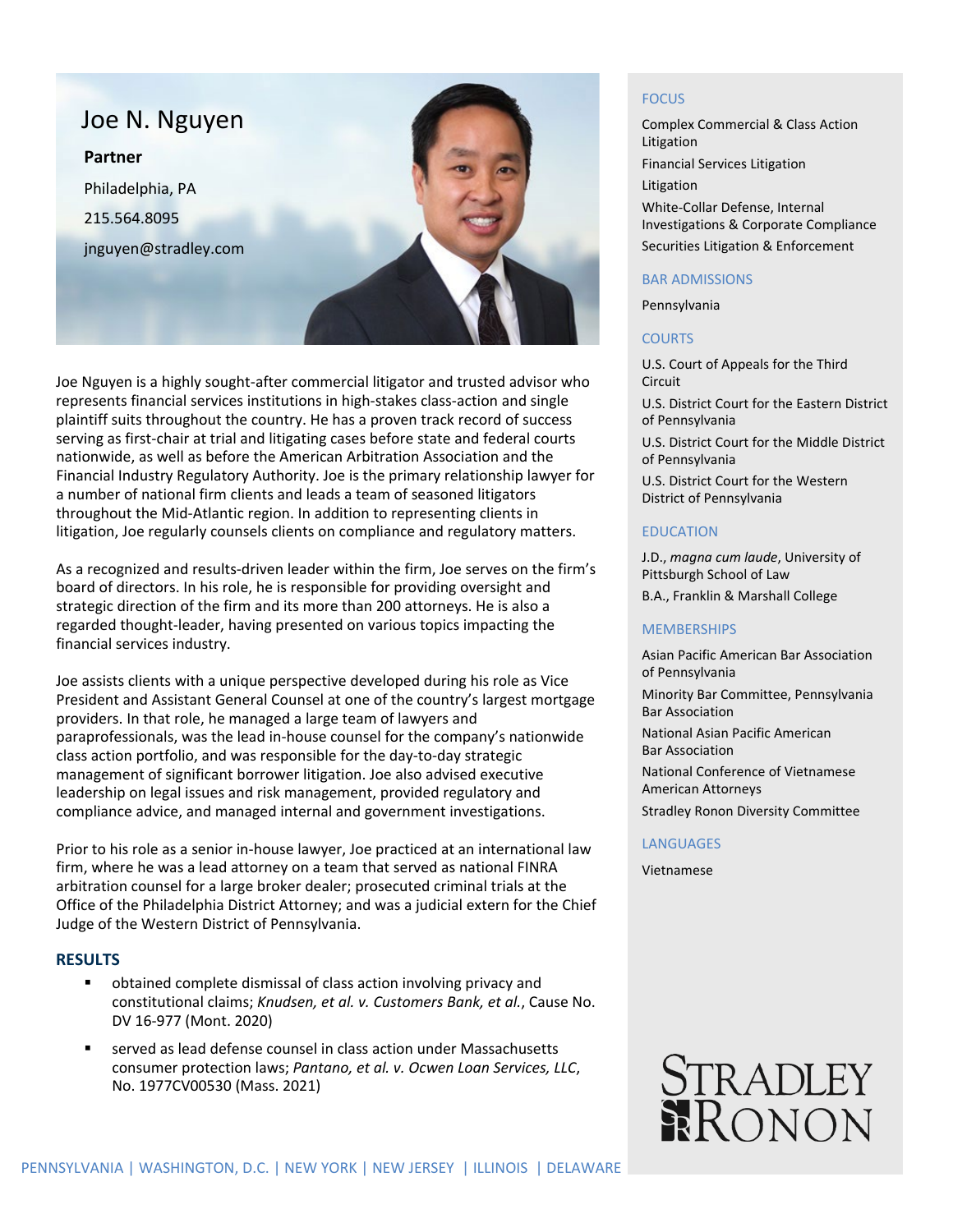## Joe N. Nguyen

Page 2

- served as lead defense counsel in class action under Massachusetts consumer protection laws; *Cabral, et al. v. PHH Mortg. Corp.*, No. 19-cv-12245 (D. Mass.)
- serves as lead defense counsel in TILA class action; *Dunn, et al. v. PHH Mortg. Corp.*, No 20-CV-05848 (D.N.J.)
- served as lead trial counsel in Iowa state court action *Ingersoll v. Deutsche Bank et al.*, No CVEQ02277661 (Iowa)
- served as lead defense counsel in class action involving higher education financing; *Shaya Edelman, et al. v. Higher One Holdings, Inc., WEX Bank, Inc., and Customers Bancorp, Inc.*, Case 2:17-cv-01700 (E.D. Pa.)
- served as lead defense counsel in FDCPA class action; *Basketbill v. PHH Mortg. Serv.*, No. 19-3993 (E.D. Pa.)
- obtained complete dismissal of TILA class action; *Rankin v. Customers Bank et al.*, No. 19-1508 (E.D. Pa.)
- defeated appeal before the Third Circuit related to the Pennsylvania Loan Interest and Protection Law, *Conway v. US Bank, NA*, No. 19-2498 (3d Cir.)
- obtained complete dismissal of RESPA class action; *Gutierrez et al. v. FNBA et al.*, No. 18-479 (D. Md.) on remand No. 441429 (Md.)
- obtained complete dismissal of insurance dispute; *Richard v. Finance of Am. Mortg. et al.*, No. 18-559 (M.D. Pa.)
- obtained summary judgment in question of first impression related to HOA sales; *RFB Properties II, LLC v. Deutsche Bank*, No. 18-0099B (D.C.)
- defeated appeal to Supreme Court of Delaware; *Poston v. Deutsche Bank*, No. 579, 2108 (Del.)
- defeated appeal to Fourth Circuit and certiorari to US Supreme Court; *Talley v. OLS*, No. 18-1777 (4th Cir.) and No. 18-1390 (US)
- obtained complete dismissal in TILA matter; *Romaka v. H&R Block Mortg. Corp.*, No. 71-7411 (E.D.N.Y.)
- defeated appeal in cash deposit dispute; *Slinko v. OLS*, (NJ)
- obtained complete dismissal in RICO class action; *White v. US Bank*, No 18-10683 (D.N.J.)
- obtained complete dismissal of nationwide class action; *Bantum v. MERS*, No. 11-4431 (E.D. Pa.)
- obtained summary judgment in real estate matter; *Topper v. Fannie Mae*, No. 10-7266 (Pa. Com. Pl.)
- successfully moved to enforce class action waiver in putative class action involving lender placed insurance; *Ulbrich v. GMAC Mortg.*, No. 11-62424 (S.D.N.Y.)
- obtained summary judgment in indenture trustee liability case; *Becker v. U.S. Bank*, 2011 WL 3875575 (E.D. Pa.)
- obtained judgment after bench trial in lender liability case; *Dicostanzo v. CCO Mortg.*, No. 1104036517 (Phila. C.P.)

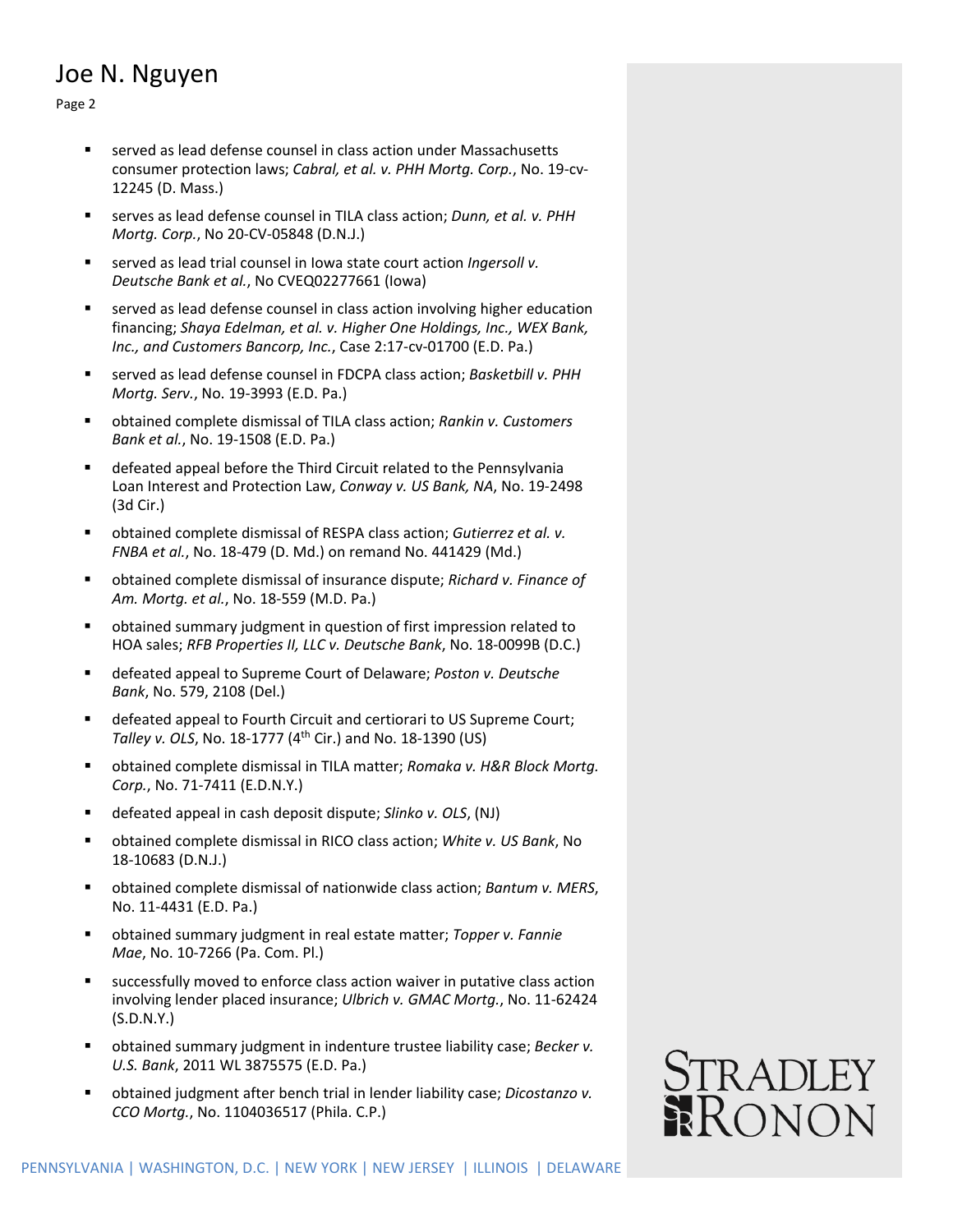# Joe N. Nguyen

Page 3

- assisted in obtaining dismissal in UCC class action; *Hudson v. Eaglemark Sav. Bank*, 2011 WL 1755540 (E.D. Pa.)
- obtained judgment after bench trial in lender liability case; *Meekins v. HSBC*, No. 080701801 (Phila. C.P.)
- obtained summary judgment in breach of contract case; *Parisi v. Wells Fargo*, 2011 WL 6339835, 2011 WL 6370060 (M.D. Pa.)
- obtained summary judgment in AAA arbitration; *Roth v. Barclays*, No. 14430069910 (AAA)
- obtained judgment on the pleadings in TILA action; *Sherzer v. Homestar Mortg.*, 2011 WL 5075075, 2011 WL 5075086 (E.D. Pa.)
- obtained summary judgment in a \$1 million TILA case; *Azur v. Chase Bank*, No. 06-cv-1088 (W.D. Pa.), affirmed 601 F.3d 212 (3d. Cir.)
- obtained judgment in UCC Article 4A case; *Jewish Heritage Prgms. v. Bank of America*, No. 10-1369 (E.D. Pa.)
- obtained dismissal in lender liability case after conducting AAA arbitration hearing; *Kiessling v. Am. Bankers Life*, No. 08-1600, 2008 WL 5248246 (M.D. Pa.)
- obtained dismissal of a \$1 million civil RICO case; *Guy's Mechanical Inc. v. Bank of America*, No. 07-80 (W.D. Pa. 2008), affirmed 2009 WL 1803255 (3d Cir.)
- during jury trial, obtained judgment under Rule 50 on essentially all of the plaintiff's claims for damages; *Wise v. AmeriCredit*, No. 09-102 (E.D. Pa.)

## **SPEAKING ENGAGEMENTS**

- Presenter, "Key Litigation Developments and Trends Under the FCRA," AFSA Winter Committee Meeting
- **Presenter, "Navigating the Minefield: Hot Issues in Mortgage Litigation** and Compliance," Pennsylvania Bar Institute Real Estate CLE
- Panelist, "Leading with Emotional Intelligence" 8th Annual Philadelphia Diversity & Leadership Conference
- Presenter, "Mastering Foreclosure Techniques and MERS," Rossdale CLE Seminar
- Panelist, "Protecting Privileged Communications in Business Transactions and Investigations," Association of Corporate Counsel, Greater Philadelphia Chapter
- Panelist, Pennsylvania Supreme Court Judicial Candidates Debate
- Speaker, "Autopsy of a Distressed Real Estate Loan," National Conference of Vietnamese American Attorneys

## **RECOGNITION**

- *HousingWire*, Rising Star
- *The Legal Intelligencer*, "Lawyers on the Fast Track"